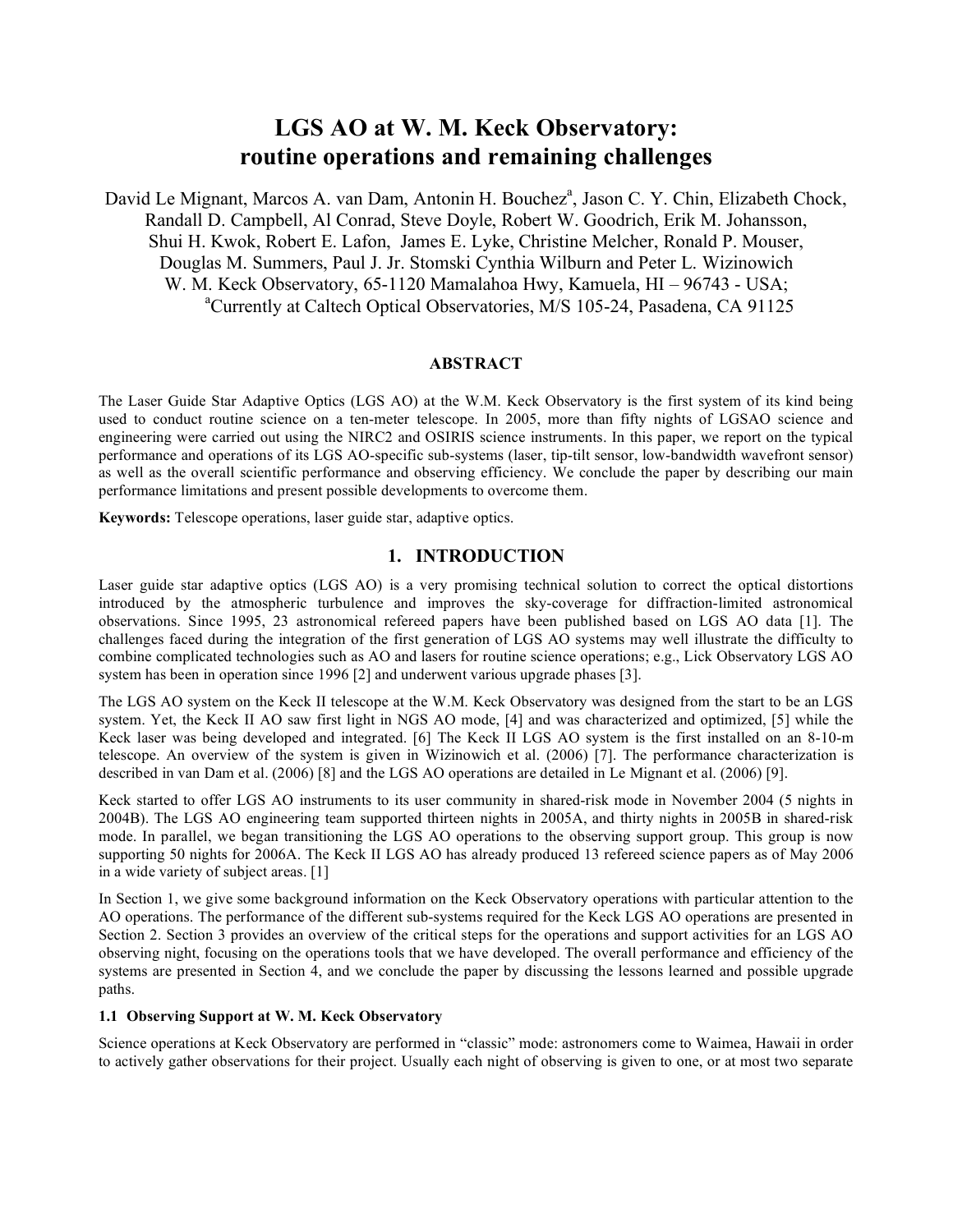observing projects. Observing is "remote" from the Waimea headquarters building, providing a more congenial atmosphere for observers than the rather-harsh conditions at the 14,000 foot summit of Mauna Kea.

Observers are supported by a Support Astronomer (SA) who provides information and guidance on using the instrument and on observing techniques, and an Observing Assistant (OA) who operates the telescope and provides observing advice.

# **1.2 NGS AO observing support**

The Natural Guide Star AO systems are installed on each of the left Nasmyth platforms of the Keck telescopes and feed NIRC2, OSIRIS and NIRSPEC on Keck II and the Keck Interferometer [10]. NGS AO science operations accounts for about 45% of all science nights on Keck II. During these nights, the AO system is operated by the OA. LGS AO operations require a substantial increase in support personnel, including a second Observing Assistant operating the LGS AO software, a laser operations technician and a support astronomer, all of them for the entire night.

Figure 1 illustrates the scientific output of the Keck AO systems. As of May 2006, 85 astronomy papers based on data taken with the Keck NGS AO instruments have been published in refereed astronomical journals [11]: 76 using either KCAM, NIRSCPEC or NIRC2 and 9 with the Keck Interferometer. The distribution of the papers in the area of planetary, Galactic and extragalactic sciences is 30% / 50% / 20%. The requirements on the brightness and separation (from the science target) of the AO guide star are mainly responsible for the relative poverty of extragalactic papers.



Figure 1: Histogram of refereed Keck AO science papers by year.

The user-level AO operations software was built in IDL, while some GUI tools were developed in Java in the early days of AO integration. The IDL operation software includes a number of automated sequences for system calibrations performed either for preventive maintenance or for observing; for night time setup and end-of-night scripts to interface with the telescope and the instrument in use; for acquiring and optimizing on a target, based on a well-calibrated look-up table for the AO parameters; and for monitoring the system health, detecting any fault and launching automated recovery scripts.

The system is calibrated by the SA before a run for each instrument: 1) registration of the wavefront sensor (WFS) lenslets to the deformable mirror (DM) and 2) measuring and recording the WFS centroid origins that compensate for the non-common path aberrations. The OAs who operate the telescope from the summit for any science night are the designated AO operator. The automated setup takes from 45 sec to 2 min once the telescope is pointed at the target with the target centered on the WFS. The AO acquisition scripts have also been upgraded to minimize the setup time during interferometer observing sequences.

The Keck AO systems' performance has been described in Ref. [5]. The system produces diffraction-limited images for AO guide stars as faint as  $R=13.5$ -mag. The typical Strehl ratio for a star brighter than  $R=10.0$ -mag is 0.5 in the K band. The main time overhead during NGS AO science is associated with target acquisition; telescope/AO/instrument handshakes during dithering scripts; science instrument overhead and observing strategies. NGS AO open shutter time may vary from 70% for faint object spectroscopy to 20 - 30% for thermal infrared imaging.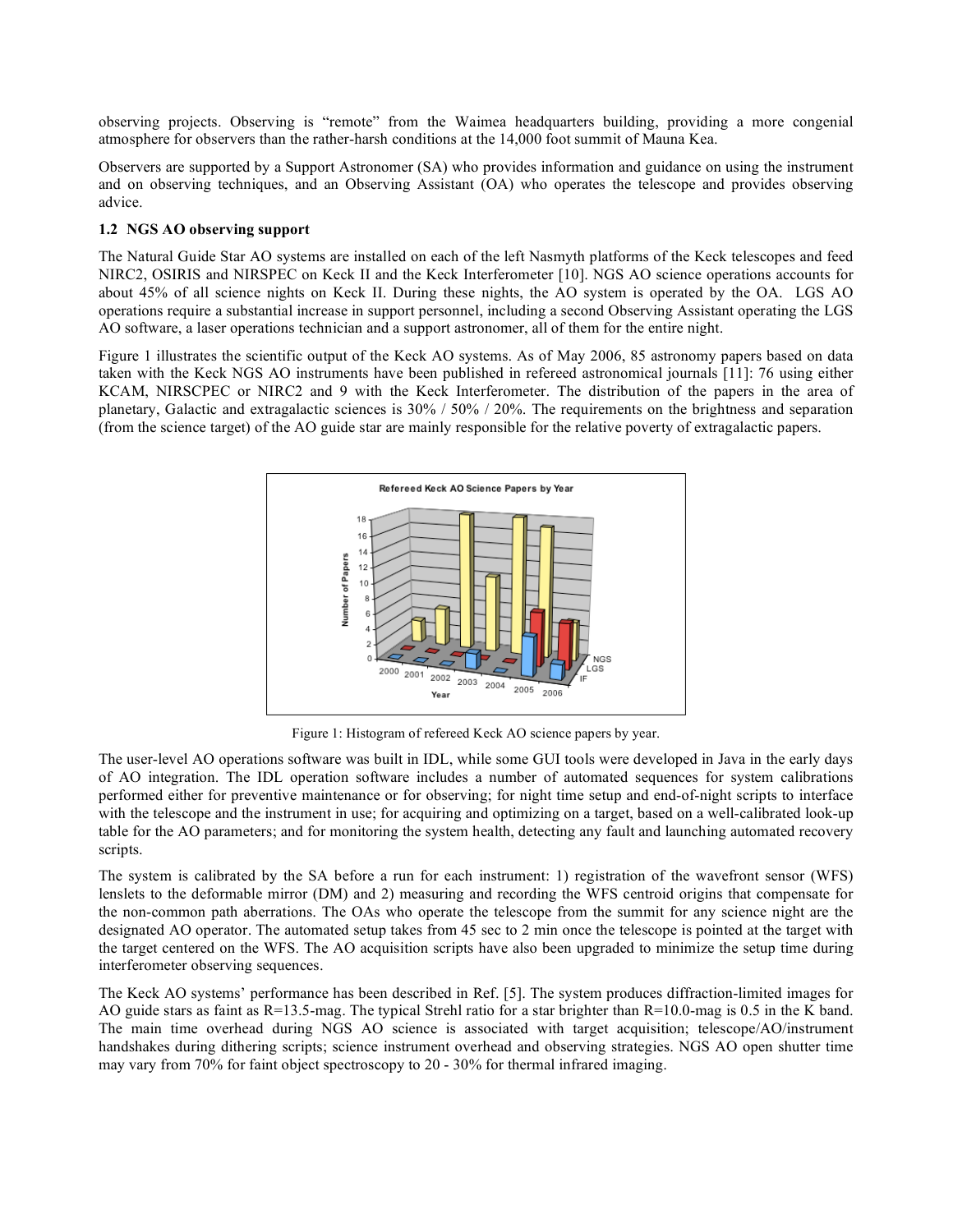# **2. LGS AO SUB-SYSTEMS PERFORMANCE**

#### **2.1 The LGS AO sub-systems**

References [7-8] provide an extensive overview of the Keck II LGS AO sub-systems and their performance. For easier readability of the present paper, we show in Figure 2 the schematic representation of the AO systems for NGS AO (left) and LGS AO (right). The main sub-systems include the laser guide star and diagnostics tools, their associated safety systems, the Laser Traffic Control System (LTCS), and the laser beam steering optics; the STRAP unit for tip-tilt sensing on faint AO guide star; the low bandwidth wavefront sensor (LBWFS) for focus and image sharpening on the AO guide star; and the WFS focus manager.



Figure 2: Schematics of the AO systems in NGS AO and LGS AO configuration. The LGS AO main additions are the LBWFS, STRAP, TSS and UTT (see text)

#### **2.2 The laser guide star and its control optics**

The Keck II LGS was fabricated by Lawrence Livermore National Laboratory (LLNL) and was delivered to Keck Observatory in 2000, further engineered by both LLNL and Keck Observatory and then integrated with the telescope in 2001. [6-7] A laser room on the Keck II dome floor houses 6 Nd-YAG lasers and a dye master oscillator (DMO). The DMO is tuned to the center of the Na D2 wavelength and provides the seed light to a table on the side of the telescope. The table includes two amplification stages fed through multi-mode fibers by the YAG lasers, and several alignment and diagnostic tools. The final output of the dye laser is sent to the sky through a projection telescope. The laser is typically operated at an output power of 10 to 14W, generating on most nights, an equivalent V=9-10-mag star (or  $\sim$ 175 to 70 photons s<sup>-1</sup> cm<sup>-2</sup>), at zenith, depending on sodium density. The laser performance characterization effort has been given a lower priority than working on laser reliability and operations. The averaged numbers for the laser performance are summarized in Table 1.

| Period      | Power      | Na return       |                        |               | Altitude     | Thickness |
|-------------|------------|-----------------|------------------------|---------------|--------------|-----------|
|             |            | $ph. S^{-1}.cm$ | WFS counts             | $V_{eq}$ -mag |              |           |
| $Oct - Apr$ | $12\pm2$ W | 120-200         | 100 cts $\omega$ 600Hz | $9.5 - 8.5$   | $\sim$ 88 km | $7-13$ km |
| $May - Sep$ | $12\pm2$ W | 40-100          | 110 cts $\omega$ 250Hz | $9.7 - 10.7$  | $\sim$ 86 km | $7-13$ km |

Table 1: Averaged performance numbers for the Keck II laser and Na return. Note that we have not noted a substantial change in Na layer thickness.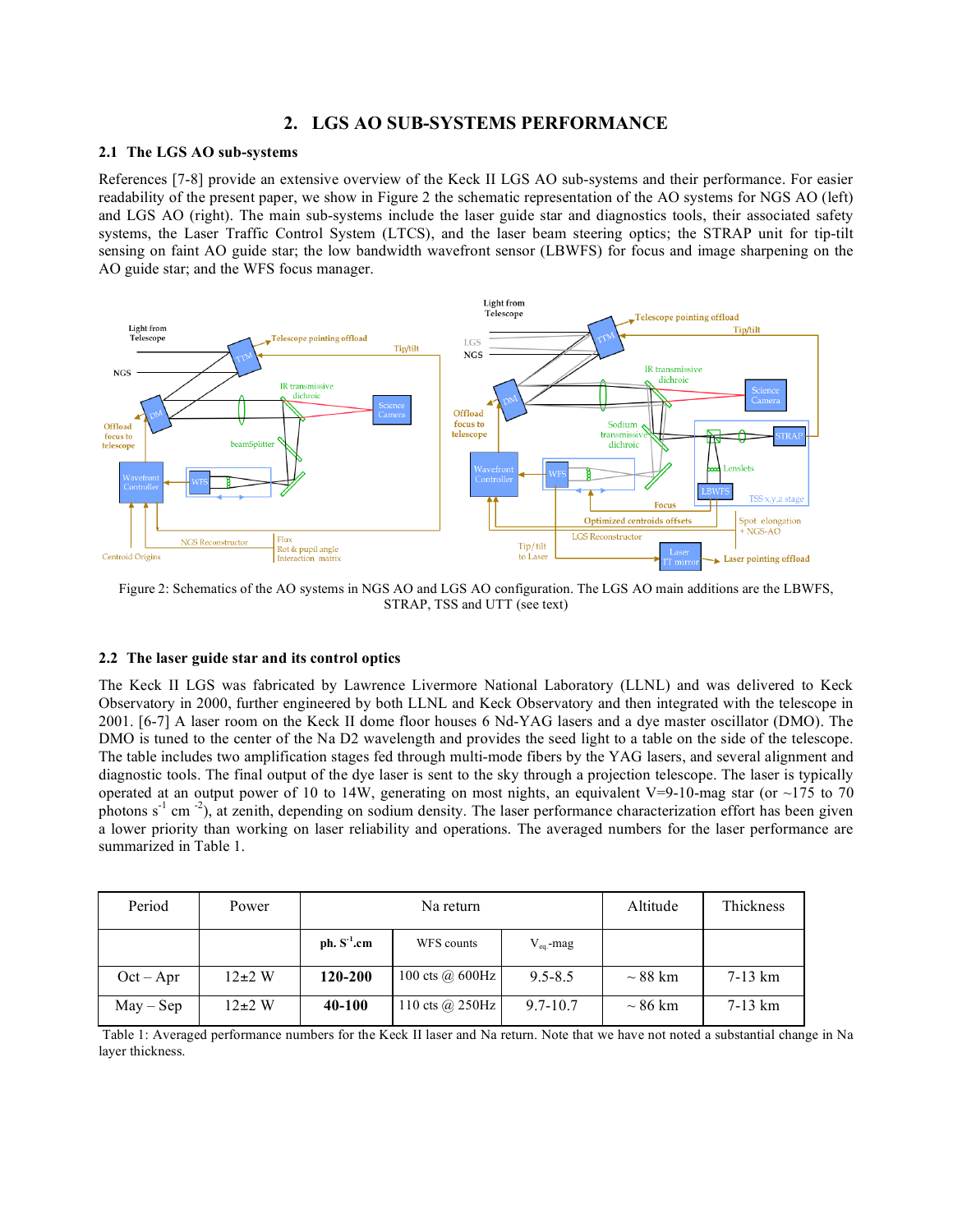The laser system requires a warm-up time of 1-2 hours before all laser sub-systems have fully stabilized. This warm-up period is primarily driven by the Nd-YAG lasers and the DMO. After this warm-up period, some minor adjustment and optimization of the various laser subsystems is usually required. Ideally, once the system is stabilized and optimized, operator input is minimal. Once the laser is on sky, the most common problem facing the operator is instability in the Nd-YAG lasers. Most instabilities can be fixed without interfering with observations. Prior to an LGS laser run 1-2 days are spent checking the system, and fixing any apparent problems.

- The most common critical failures of the laser system that can interfere with LGS observations are:
	- 1) Serious persistent instabilities of one or more of the YAGs
	- 2) Failure of the Nd-YAG power supply or flash lamp
	- 3) Burning of the pre-amplifier dye cell
	- 4) Burning of the amplifier dye cell

The impact to observing of these failures varies. Typically failures that fall into categories 1-3 can be fixed in under an hour, but an amplifier dye cell burn usually means the end of LGS observations for the night. Fortunately, amplifier burns are very rare (only one burn in the past 16 months). There are many diagnostics available that allow the operator to diagnose (and possibly prevent) nearly all of the more common problems that could interfere with observing. Other factors can also impact observing with the laser such as: frosting of the laser launch telescope's output lens due to sudden high humidity, electronics failures, and mechanical failure.

# **2.3 Steering and pointing the laser**

LGS steering is achieved through the use of two separate mirrors and an interface to the wavefront sensing control system. A fast laser Uplink Tip/Tilt (UTT) steering mirror receives commands from real-time UTT pointing software using LGS centroid information from the fast WFS. UTT offloading for maintenance of fast steering mirror dynamic range is accomplished as one of several slow pointing mirror functions. The UTT software has a built in capability to overlay a high frequency dither pattern on UTT during operations in order to estimate the centroid gain variations caused by the laser guide star spot elongation. We do not, however, use this capability routinely because the performance of UTT, even without dithering, can be a limiting factor in the wavefront correction we attain. Typical values for the RMS residual tip-tilt error, which depend on the seeing and the elevation, vary between 50 and 150 milliarcsec along each axis. There are two reasons why this performance is so poor in comparison with downlink tip-tilt. First, the diameter of the launch telescope (0.5 m) is much smaller than the full aperture (10 m), resulting in more tip-tilt signal, which for frozen Kolmogorov turbulence scales as  $D^{-1/6}$ , and decorrelates as  $D^{-1}$ . Second, there is a delay in measuring and correcting the turbulence, since the correction is made before the light propagates.

A second, slow steering mirror (M3) is used to address all remaining LGS pointing model functions. These include functions for off-axis projection to the sodium layer (as a function of distance and elevation angle), laser system flexure, UTT offloading, Field Steering Mirror (FSM) slaving offsets, and manual acquisition offsets. All pointing model compensations are managed in image plane coordinate space, then summed and translated to laser steering coordinates. The Keck LGS pointing model, described in Summers et al. (2004),[12] allows on-axis and off-axis LGS placement in the field to address a variety of possible observing conditions and modes. M3 alignment and motions are calibrated at the beginning of every LGS AO night as part of our LGS AO checkout procedure. The pointing model performance is critical to our operations, particularly during LGS AO acquisition: it allows us to acquire the Na spot directly on the WFS for any new science target without any overhead. When the Na spot is not seen on the WFS, an automated routine set the optical path for "manual acquisition", records an image on the acquisition camera, then command M3 to center the spot on the WFS.

## **2.4 Laser Safety and Traffic Control**

Our laser safety system is described in References [7-13] and has been performing very well in the context of the LGS AO operations: laser spotters have shuttered the laser on two instances when aircraft from a nearby airbase flew close to the beam propagation direction.

As we have experienced significant delay in building and integrating the all-sky camera, we are still including the laser safety observers (i.e., laser spotters) as part of our two-tier safety system. The use of spotters has strongly impacted LGS AO operations: recruiting a pool of  $\sim$ 20 spotters through a staffing agency; training them for safety and operations; managing schedules and transportation; and coordinating safety and financial aspects all require constant attention. We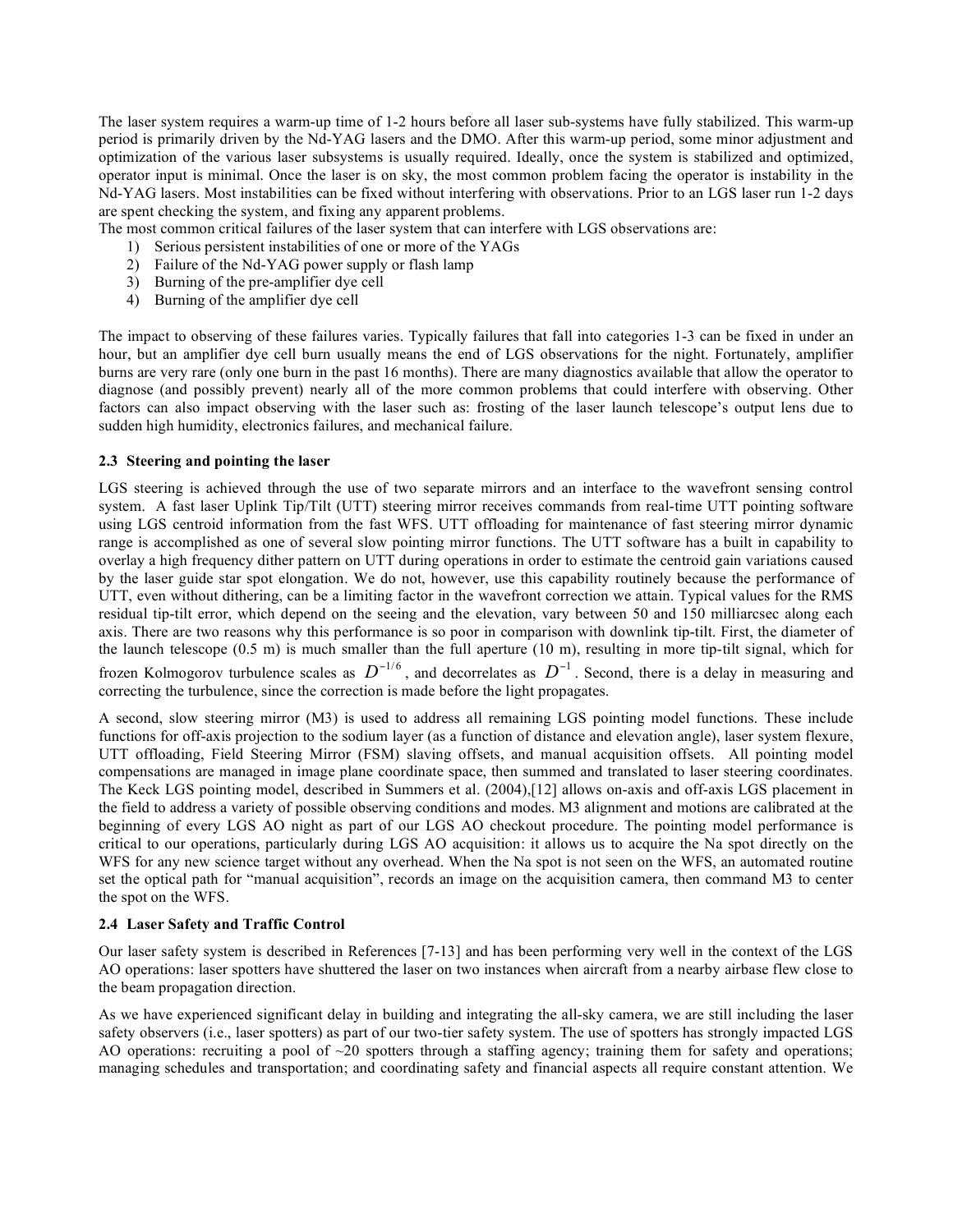are still pursuing the development of a safety system that would minimize the requirements on outside laser safety observers.

The second generation Mauna Kea Laser Traffic Control System has been released and is presented in Summers et al. (2006). [14]

#### **2.5 STRAP: the tip-tilt sensor**

The tip-tilt sensor and controller is a STRAP unit manufactured by Microgate. It consists of a quad cell of avalanche photodiodes (APDs). The software and hardware of the system have both proved to be very robust. The only difficulty we have experienced is that some light is lost at the center of the quad cell due to imperfections in the lenslet array that directs the light from the focal plane to the APDs. This affects our ability to calibrate two quantities of the tip-tilt sensor: the interaction matrix between the tip-tilt mirror and the STRAP centroids and the focus of the tip-tilt sensor.

The STRAP controller is a configurable four-tap infinite impulse response filter of the form

$$
y[n] = -b_1y[n-1] - b_2y[n-2] - b_3y[n-3] + a_0u[n] + a_1u[n-1] + a_2u[n-2] + a_3u[n-3]
$$

where  $u[n]$  and  $y[n]$  are the inputs and outputs at time *n* and  $a_i$  and  $b_i$  are the filter coefficients. In the z-transform domain, this can be written as

$$
H(z) = \frac{a_0 + a_1 z^{-1} + a_2 z^{-2} + a_3 z^{-3}}{1 + b_1 z^{-1} + b_2 z^{-2} + b_3 z^{-3}}
$$

The tip-tilt controller is programmed to use a standard integral controller or an integrator with a Bessel-Thomson lowpass filter with a configurable frequency cut-off. In either case, the gain is also configurable. We have also investigated the possibility of using minimum variance controllers to optimize the performance. For the case of faint stars, we find that the integral controller is the minimum variance controller, so that no performance benefit is obtained by using a more complex control law.[15]

Details on how to find the optimal loop gain are presented in Ref [8]. In practice, the loop gain optimization runs as follows. At the beginning of the night, we take a long sequence of STRAP diagnostic data with the loop closed to determine the centroid gain [16] and the turbulence power spectrum.

For each subsequent star acquired throughout the night, we set the integration time and initial loop gain using a look up table. Immediately upon closing the loop, we use the measured counts due to the sky background and tip-tilt star to optimize the loop gain using the estimates of the turbulence power spectrum and centroid gain calculated earlier. Subsequently, the gain can be further optimized by remeasuring these three quantities. Figure 3 plots the K-band Strehl ratio and FWHM as a function of R-band magnitude for different nights in June 2005.



Figure 3: K-band Strehl ratio and FWHM as a function of R-band magnitude. The different symbols represent different nights.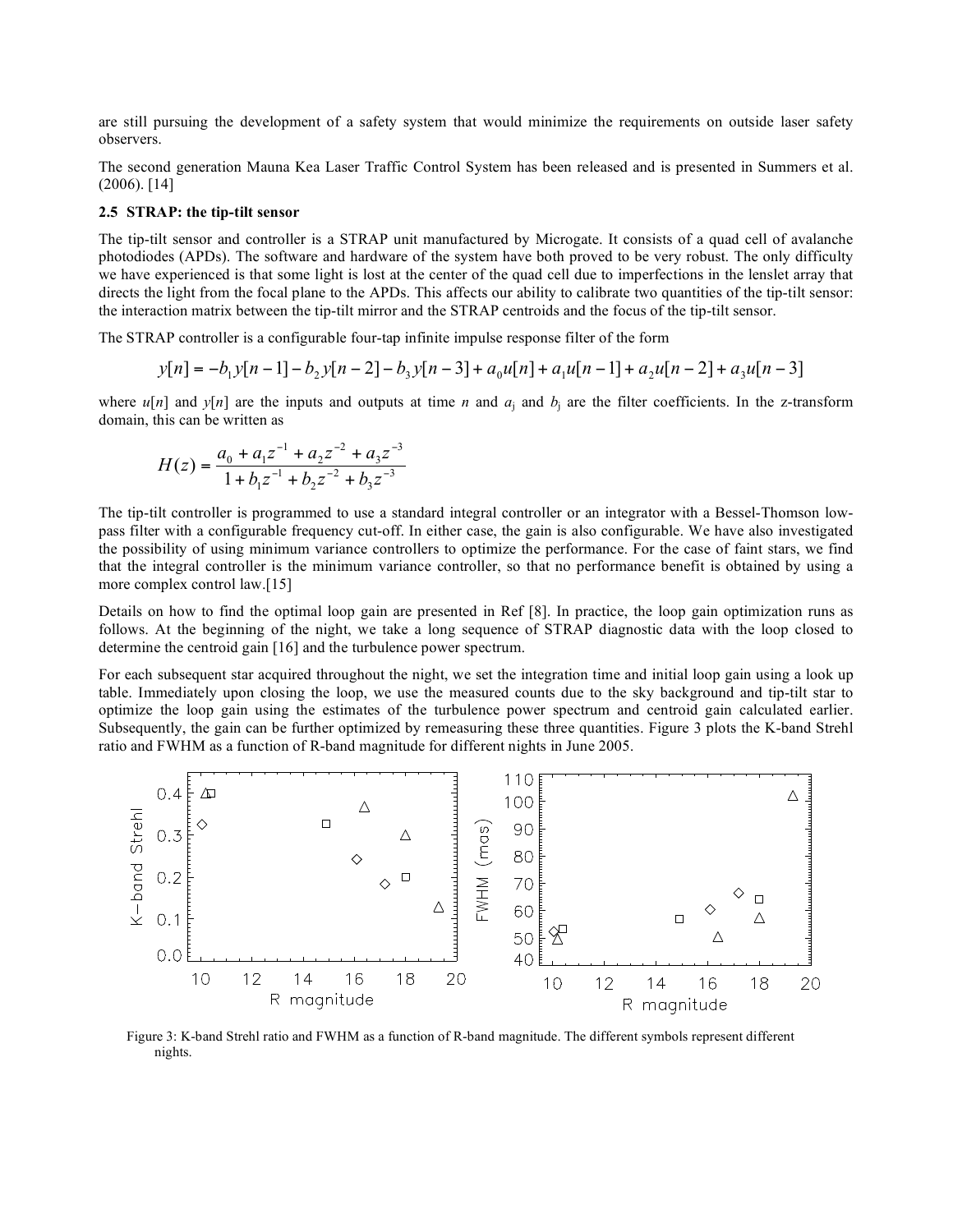#### **2.6 LBWFS for focus and image sharpening**

The low bandwidth wavefront sensor (LBWFS) is a crucial component of the Keck Observatory LGS AO system. The LBWFS takes a fraction (20%) of the light from the tip-tilt guide star and is used as a "truth" sensor. It is used to drive the focus stage of the fast WFS [7,8,12] as well as to correct for quasi-static aberrations induced by the laser guide star.[17] The magnitude of these aberrations, which are pupil angle dependent, can be higher than 1000 nm RMS.

We compensate for these aberrations by changing the centroid references of the fast WFS. We can correct at sufficient bandwidths for tip-tilt guide stars brighter than 16, with the compensation becoming progressively worse for fainter stars. For stars fainter than 18.5, we are unable to measure these aberrations adequately with the LBWFS. As a consequence, we have tried to model these aberrations using 11 Zernike polynomials with pupil-angle dependent coefficients, as can be seen in Figure 4. Unfortunately, the behavior of the aberrations changes from night to night depending on the structure of the sodium layer. Hence, a model of the aberrations constructed on a particular night does not adequately compensate the aberrations on a different night. The strategy we use on faint stars is to only compensate the low order Zernike polynomials rather than on a subaperture by subaperture basis. We are in the process of making the following two upgrades. First, we will obtain a lenslet array with two different sampling modes: 5x5 and 20x20 subapertures. The former will only be used with faint guide stars. Second, we will use a sodium notch filter with a much deeper null (0.01%) than we currently have (0.09%). When the tip-tilt sensor stage is off-axis, we find that the LBWFS and the tip-tilt sensor may become contaminated by the LGS.



Figure 4: Measurement (stars) and model (solid line) of, from top to bottom at a pupil angle of zero degrees, spherical aberration, y-coma, 0-degree astigmatism, x-coma, 45-degree astigmatism. The laser is located at the top of the WFS when the pupil angle is 116.6 degrees.

#### **2.7 Selecting and tracking the science field**

The AO guide star used for TT is the reference for selecting and maintaining the science field of view. STRAP and the LBWFS are both mounted on the x, y, z Tip-tilt Sensor Stage (TSS) which means that the TSS stage motions are critical to AO guide star acquisition, steering, centering on the science array. In addition, the differential atmospheric refraction (DAR) between the AO guide star at the effective wavelength of STRAP and the science target at the effective wavelength of the science instrument must be compensated to center and maintain the science target on the instrument. The software that drives the TSS stage motors includes a module that calculates the DAR compensation depending on elevation, pupil angle, the color of the stars and the guiding and science wavelengths.

Observing programs with NIRC2 spectroscopy or coronagraphy may require  $a \sim 10$  milliarcsec positioning and stability accuracy to maintain the science object centered on the slit or behind the focal mask. The positioning error is composed of the intrinsic mechanical positioning accuracy ( $\sim$  5 milliarcsec) and the residual error of the DAR compensation. The main source of error for the DAR compensation comes from the error on the color information (obtained from astronomical catalog such as GSC2.2, USNO 1B, etc) for the AO guide star. The rms positioning error over an hour of observation may vary from 10 milliarsec for well-studied AO guide star to ~60 milliarcsec for the fainter stars.

#### **2.8 Maintaining the LBWFS focus for off-axis observations**

As the stage is repositioned in x and y during observing sequences, it is required to keep the LBWFS focused at infinity and correct for field curvature from the telescope and the AO bench. This effect has been investigated by measuring the TSS field curvature using 1) the AO calibration source, and 2) by direct measurement on the Orion and M11 star clusters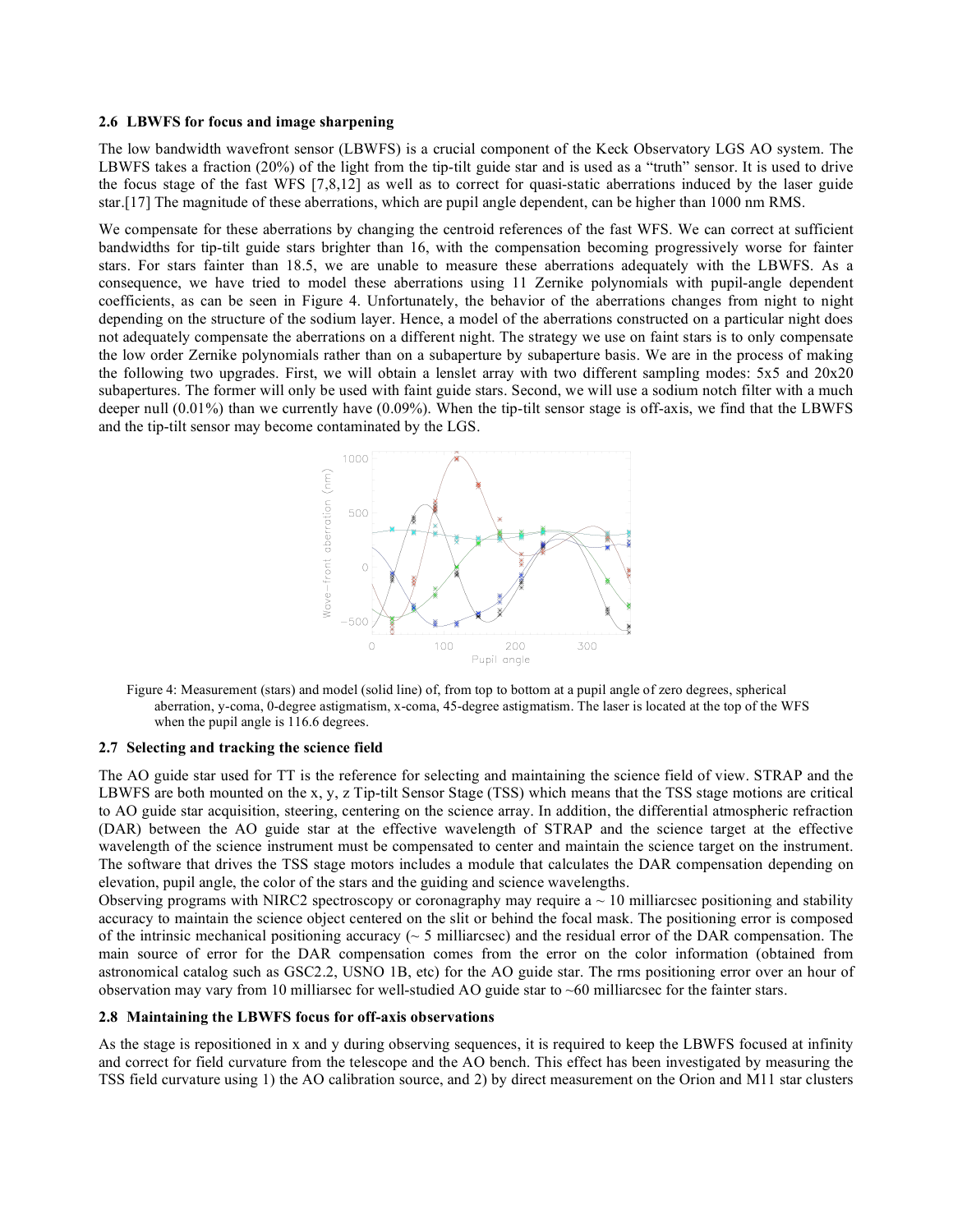using a method where off-axis stars are acquired at various TSS x, y positions and centered on the LBWFS, while a bright star is maintained on-axis on the fast WFS. Our two sets of measurements have been compared to the Zemax optical model developed for the telescope and AO bench (see Figure 5). The on-sky data suggest that the focal surface seen by the STRAP and LBWFS is dominated by a slope in the +TSS x direction, probably due to misalignment of the TSS stage. Hence, we implemented in the TSS motion software a module that compensates for the focus for each TSS move; the compensation is derived from the 2nd order polynomial fit to the sky data. Sky tests show that the K-band Strehl ratio improved from 23% to 28% by using TSS focus compensation.[18]



Figure 5: *left:* Second-order model fit to the sky data. Measurements are shown as points, connected to the surface by vectors. *center:* Second-order model fit to the April fiber data. *right:* Field curvature expected from the optical design. All are displayed on the same scale, with light traveling in the +z direction.

#### **2.9 Science Instruments and Telescope**

The LGS AO was first integrated with the NIRC2 camera, then with OSIRIS, the new near-IR integral field unit (IFU) spectrograph.[10] The next step will be to integrate it with NIRSPEC, a near-IR spectrograph with high-dispersion echelle, for the December 2006 observing campaign. The changes to the observing software are similar for all science instruments:

- The command for WFS focus adjustment with filter and camera settings is added to the process that manages the z-position of the Tip-tilt sensor and LBWFS stage.
- All scripts that require offsetting or nodding the telescope need to check that the LBWFS is idle. Optimally we would handle this additional logic by the telescope/AO communications (like normal nodding with AOinstruments). For practical reasons, this has not been done yet.
- At the start of an observing dithering script with less than 5 min on each dither leg, we included an automated sequence to optimize the LBWFS settings. Our intent is to optimize the LBWFS effective bandwidth for focusing and image sharpening while avoiding any overhead during the dithering script.
- During dither sequences, the observer has the option to keep the laser fixed on pixel  $x$ ,  $y$  on the science array or move with dither. Observers generally prefer:
	- $\circ$  For narrow field imaging and spectroscopy (field is less than 10" x 10" and dither amplitude is less than 5 arcsec), the laser stays centered on the science array at the pixel of choice.
	- o For *wide* field imaging (40'' x 40'') with large dither (up to 15 arcsec), the laser stays centered on the center of the science array if the distribution of objects of interest is uniform over the field. In the case of fewer objects, the laser is kept "on top" of the most interesting area.
	- o We have not yet investigated the situation where the laser is positioned between the science target and the AO guide star to possibly improve the tip-tilt correction and the PSF quality over the field.

# **3. LGS AO OBSERVING SUPPORT TOOLS**

The detailed time-line sequence for the LGS AO observing is given in Ref [9]. It starts with the 6-month ahead observing proposal process. The LGS AO operations team is responsible for pre-run preparation of the instruments and laser, pre-run preparation meeting with the observers, assignment of the observing support role for each night,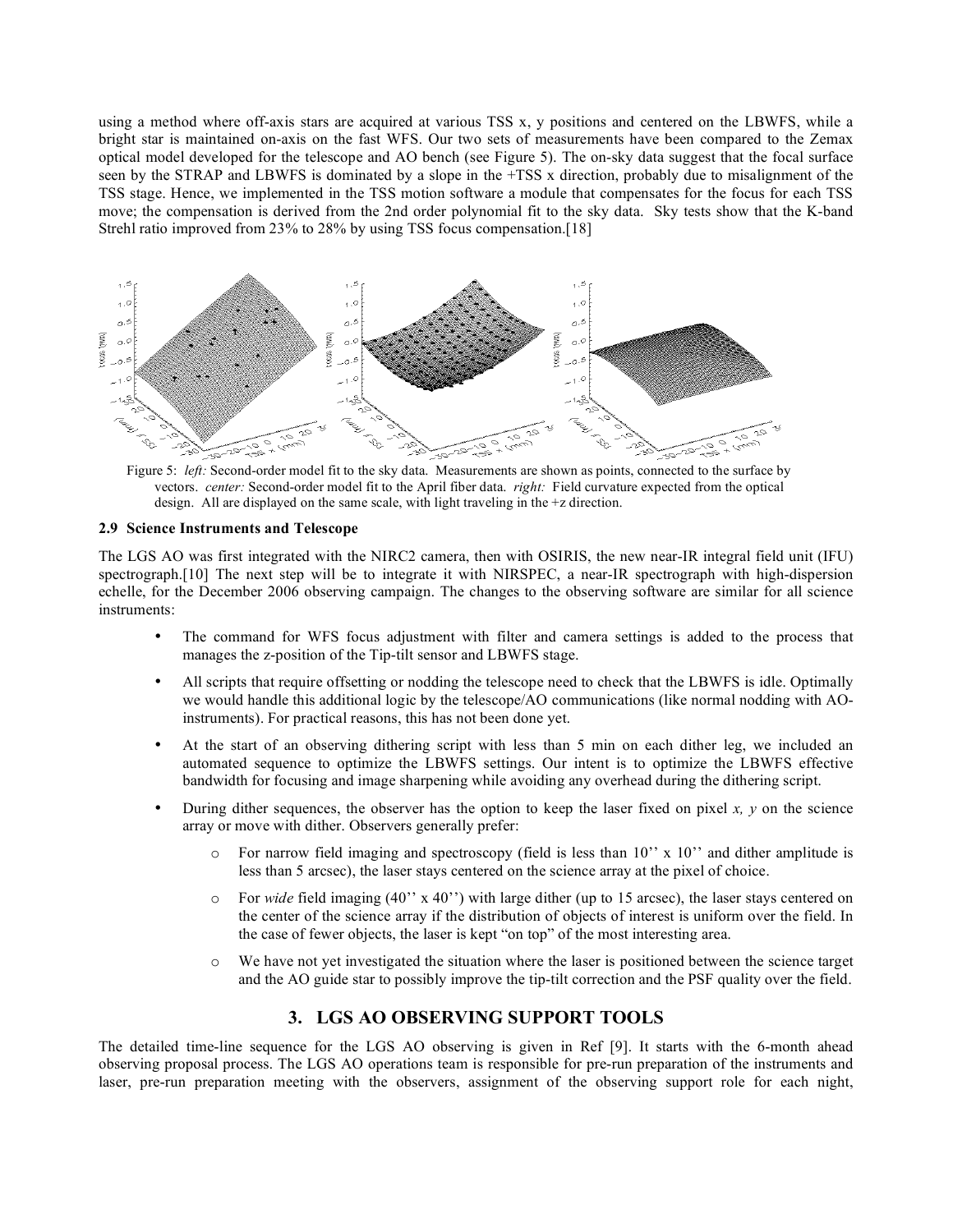coordination for propagation approval, observing support during the night, and follow-up of the run with post-observing comments. The Keck II LGS AO website provides support information for LGS AO observers.[19]

# **3.1 Pre-run support**

The pre-run preparation meeting with observers leads to a detailed observing program. We have developed a set of IDL scripts that help observers to find suitable AO guide stars, and possible PSF stars for the science program (available from the LGS AO web page). An IDL widget called the "TSS widget" is used internally at Keck to review and check the AO guide stars separation and location with respect to the field of regard for STRAP and the LBWFS. Recently, we have added a web-based tool that combines all these IDL tools (see Figure 6) and another web-interface that allows the users to check the format of their target list and submit the file to our support team.



Figure 6: The AO guide star tool is a new web-based interface to select AO guide stars and sky images from a variety of catalogs, given a science target that can be loaded from a file or resolved by Simbad and NED. The tool allows the observer to build a target list including science target and AO guide stars in the Keck LGS AO format. To the right, the tool also overlays the field of regard depending on the science instrument (NIRC2 and OSIRIS) and the observing mode (NGS or LGS).

#### **3.2 Run support**

The AO system is calibrated for both the NGS and the LGS modes, for OSIRIS and NIRC2 prior to the run. Most IDL routines for calibrating the WFS, the LBWFS and other sub-systems have been automated. Yet these steps are still performed by operators with very good understanding of the AO system. It takes up to 3 hours to fully calibrate and check the system from a cold start.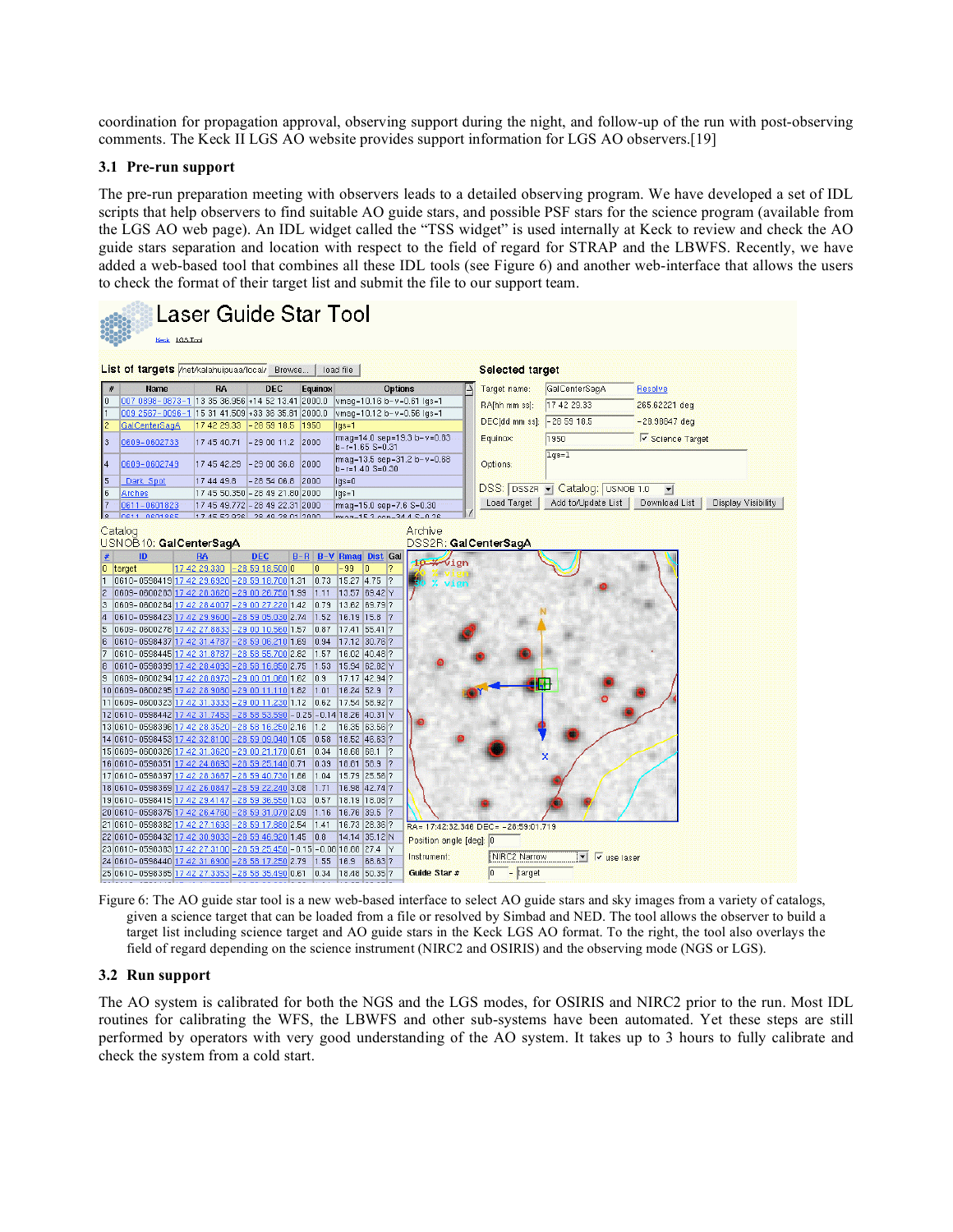The requirement on human resources for LGS AO run support is documented in Ref. [9]. The direct support for any given LGS AO night includes:

- Two laser technicians to start up the laser in the early afternoon, then monitor the laser and LTCS through the night till dawn. A laser engineer when fine-tuning is required and for troubleshooting (all at the summit).
- A lead spotter and four spotters from later afternoon to dawn (all at the summit).
- A LGS AO operator from late afternoon till dawn (at HQ Waimea).
- A support astronomer from early afternoon till midnight and another from later afternoon till dawn.
- An observing assistant from late afternoon till sunrise.

Starting in August 2006, we will transition to a mode where the LGS AO operator tasks will be performed by the telescope operator from the summit, with the support from our staff astronomer. We anticipate the full implementation of the all-sky camera and integrated aircraft safety system for the beginning of 2008.

## **3.3 Observing sequence**

At the start of the night, we perform a full checkout for the AO system in NGS and LGS mode that includes the laser alignment and Na return characterization. The tool that we use for the laser alignment setup, calibrations and characterization is presented in Figure 7. It allows us to report for each night the values for V-band seeing, laser power, photometry for the Na return at zenith, spot elongation, as well as Na altitude and thickness.



Figure 7: Left: The AO acquisition camera tool allows us to acquire and align the laser, perform the characterization (seeing, return, layer thickness).

The typical observing sequence for each science target includes setting up the bench for the observing mode of choice (NGS or LGS), acquiring the target and the laser, optimizing STRAP and LBWFS, and offset to science field if necessary. These tasks are commanded through the graphical interface shown in Figure 7. Each major step (setup, overall acquisition, offset to target, opening loops) triggers an IDL routine that sequentially sends numerous commands to the various laser and AO sub-systems. The operator may abort these routines at any time. Other specific LGS AO automation routines include opening some of the AO loops, saving the sub-systems parameters and keeping the AO guide star on STRAP when the laser is suddenly shuttered (e.g. telescope collisions); adjusting the LBWFS focus gain, the image sharpening loop gain and the DM offloading parameters during the image sharpening process; checking the sub-systems parameters, checking the WFS background, opening the laser shutters, re-acquiring the laser, performing the LBWFS image sharpening once the laser propagation is permitted, following a closed-shutter event.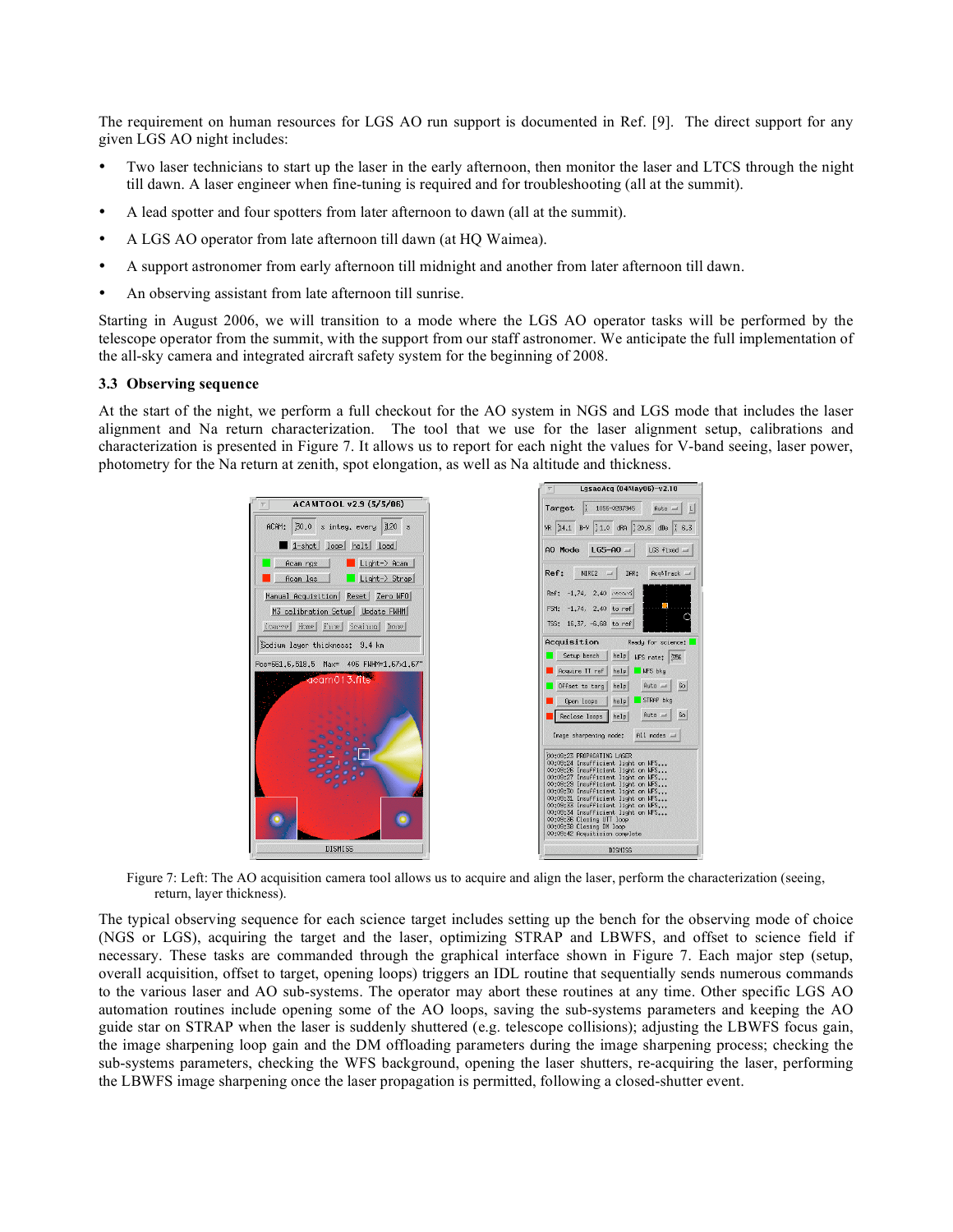Once the AO loops are closed and the science target centered on the science array, the observers have the full control of the observing sequence. They run the observing script as they would in NGS AO mode. Yet, some options are available to dither the laser and keep it fixed on target.

# **4. LGS AO OBSERVING EFFICIENCY**

#### **4.1 LGS AO Image Quality Performance**

The main information for the LGS AO performance has been provided above in Section 2 as well as in References [8- 19] A new study for the angular anisoplanatism in LGS AO mode is presented in van Dam et al. (2006).[20]

Liu et al. (2006) [1] also summarized the image quality from ~70 long exposure images of brown dwarfs taken during a survey performed at different time of the year with varying observing conditions (seeing, Na return, elevation, AO guide star brightness and distance to the science target). The median Strehl ratio is 0.2 for a median FWHM of 70 milliarcsec.

# **4.2 Open Shutter Efficiency**

The overall efficiency for the 71 nights of LGS AO science operations is given in Ref. [9]. Below, we describe in detail two average nights where we did not experienced any major fault.



Figure 9: To the left is a summary of activities versus nighttime. The two vertical lines represent the 12° twilight limits. To the right, the pie chart represents the time statistics for the night. See text for more information.

First, we report in Figure 9 on an OSIRIS LGS AO science night where the observing program included only two targets. Though we lost some time at the start of the night due to LGS AO checkout and a laser fault, we spent 68.5% of the night integrating on the science detector. The various faults along the course of the night were attributed respectively to telescope faults, laser faults (power adjustments) and other telescope beam crossing. The main overheads were the LGS AO checkout, the LGS AO acquisition for each target (respectively, 5 and 8 min), and additional dedicated optimization time for each target and AO/DCS handshake while dithering during consecutive exposures.



Figure 10: To the left is a summary of activities versus nighttime. The two vertical lines represent the 12° twilight limits. To the right, the pie chart represents the time statistics for the night. See text for more information.

In Figure 10, we present a very different case of observing program: a brown dwarf survey with off-axis faint AO guide star and bright near-IR science targets. During this very successful night, we acquired and observed more than 20 science targets. We experienced a telescope fault at the start of the night, and required some time for tweaking the laser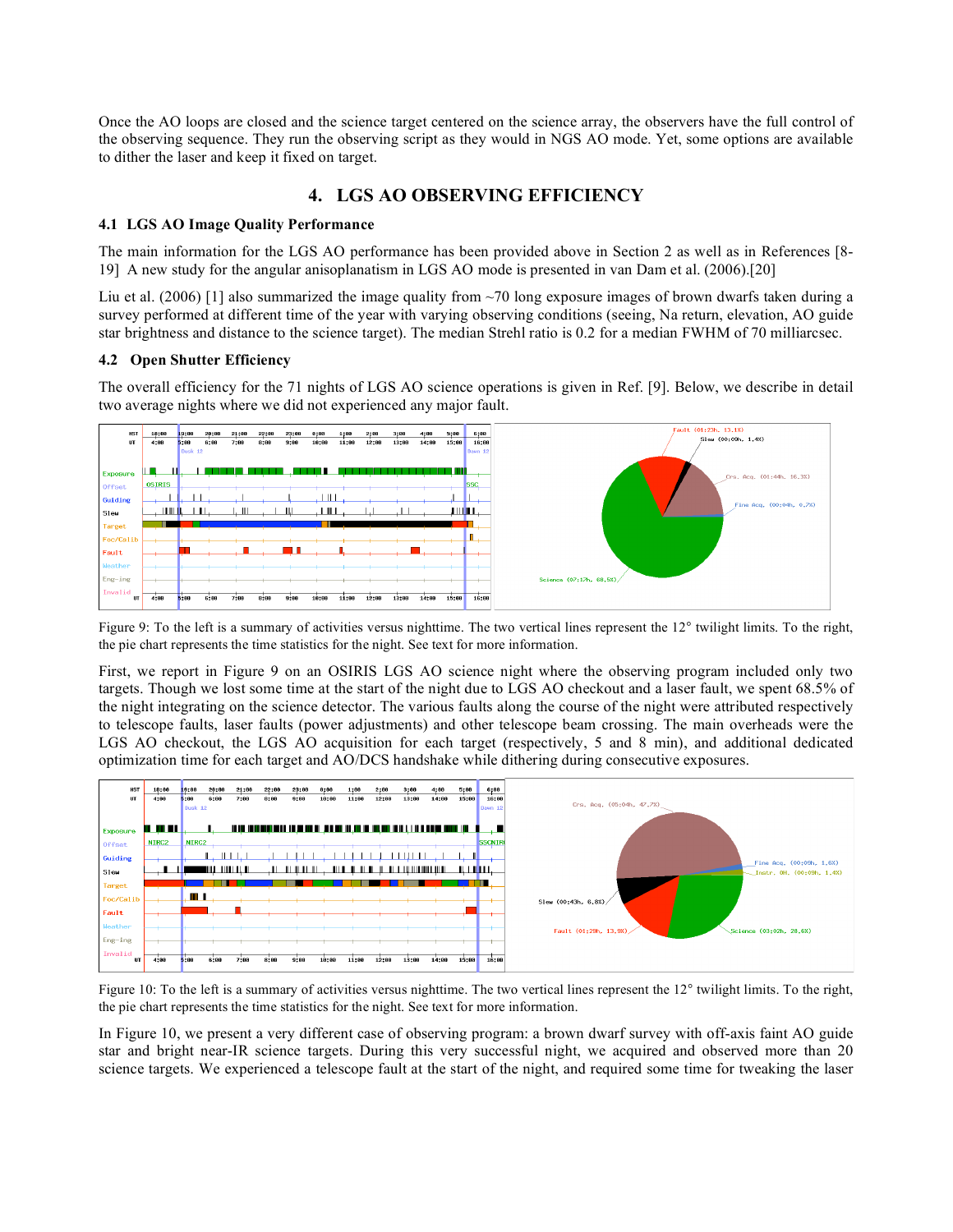at low elevation. The time fraction for open shutter represents 28.6% of the night, while the time fraction for various overheads is 47.7%. Though the night was scientifically very successful, this illustrates the potential for operation improvements. The science target acquisition including telescope slew, AO guide star identification, LGS AO acquisition, image sharpening, and offset to science target required 7 min on average, [1] which still represents a significant fraction of the time for a survey-mode observing program. The other main overheads are the AO/DCS handshake while dithering during observing scripts and the NIRC2 readout and FITS file write. In addition, a smaller fraction of the overheads was spent on setting up and adjusting the observing parameters for each target and each observing wavelength.

These two examples are to be compared as well with NGS AO operations: the open shutter time fraction for extragalactic programs ranges between 45% and 75%; and the programs that include survey-mode or thermal IR observations have an open shutter efficiency ranging from 30% to 50%.

# **5. LESSONS LEARNED AND FUTURE PLANS**

In parallel to upgrading major components for the wavefront controller in 2007, we have started the design for implementing an LGS AO system for Keck I. This is an opportunity for us to make some changes compared to Keck II. Keck I laser will be a solid state 20 W laser that will make use of a fiber for beam transport. This should solve our problem with reliable laser operations; and the new laser will produce at least a factor two increase in Na return.

The laser launch telescope will be placed behind the Keck I secondary mirror and would result in a factor two reduction of the spot elongation in the WFS subapertures compared to Keck II laser. Because of the new CCD format (CCID56) included in the WFC upgrade to be undertaken in 2007, each subaperture will have 8x8 pixels and the aberrations produced by the combination of spot elongation and quad-cell should be mitigated. As the aberrations will become less of a concern, it would be important to consider a different lenslet geometry for the LBWFS, as mentioned earlier. Optimally, we would like to be able to use the LBWFS and STRAP for stars as faint as  $R = 20 - 21$  mag., corresponding to a factor 3 increase with respect to the current system. It would be also particularly important to improve the focus bandwidth on the AO guide star, which is now limited by the LBWFS performance. For easier operations, the LBWFS camera and loop control should be managed differently than the current sub-system and included as well in the AO/DCS handshake during telescope dither.

A critical aspect of LGS AO operations at Keck is the ability to control the laser and all AO sub-systems remotely for the purpose of operations, calibrations, alignment, troubleshooting, and staff technical and operations training (using VNC and other industry-based technology rather than duplicating remote tools).

In parallel, there are current operational issues for any LGS AO system from the summit of Mauna Kea that need to become more efficient, more reliable and less costly: the wide field camera for aircraft detection should be implemented, fully tested and approved by the FAA, and would relieve the laser safety spotters from working at the harsh Mauna Kea summit conditions; we would like to work with the US space command and re-evaluate the agreement to submit the entire target list and any other possible propagation directions 72 hours in advance for approval. We have sent more than 100 requests since 2001 for target lists of  $\sim$ 100 each, corresponding to a total of  $\sim$ 10,000 directions of propagation and we have only experienced closures for one night. It could well be that the laser power does not represent a danger for satellite when propagated in the fixed direction of stars with the current beam divergence. We could envision a scenario where we would notify the US space command of each laser night and accept to shutter when notified of specific space events; the present Mauna Kea laser traffic control operations are going very well, yet we would need to fully understand the possible impact of multiple scattering of laser light for other telescopes with respect to atmospheric conditions; and it may be particularly important to better understand the constraints for LGS AO science operations for ELTs by monitoring the Na layer characteristics and the atmospheric transparency.

As marginal observing conditions may affect considerably the laser and AO performance, it is important to have the ability to switch to other observing programs. At Keck II, the observers that were allocated the LGS AO night may switch to NGS AO or NIRSPEC, depending on their science program. Yet the observatory has not fully considered a flexible allocation of telescope time depending on weather conditions and instrument readiness.

Our community has been very excited by the LGS AO science operations results as it enables science in a new parameter space, and they are asking fore more observing nights. While we hope to address some of the issues mentioned above, the emphasis at Keck remains on supporting the 70 nights of LGS AO operations per semester in 2006 and 2007.